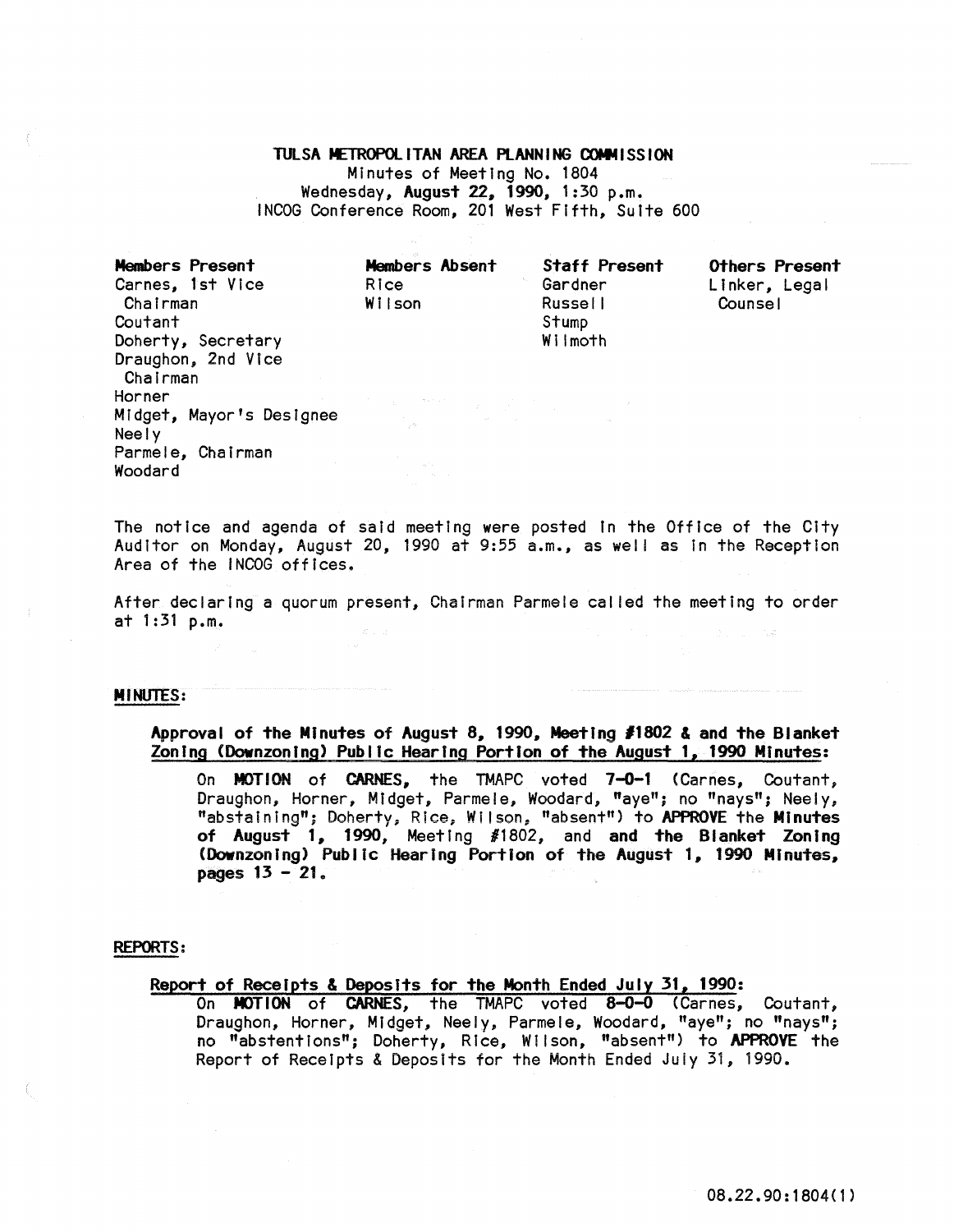REPORTS - Cont

#### Chairman's Report:

Chairman Parmele reminded those interested in attending the 10th Annual Zoning Institute In Orlando, Florida (October 31st November 2nd) to advise Staff as soon as possible In order that airline arrangements can be made by August 29th to get the greatest savings on fares.

#### RESOlUTION(S) :

ANNUAL HOUSEKEEPiNG TYPE AMENDMENTS REVISING THE DISTRICT PLAN MAP AND/OR TEXT, A PART OF THE COMPREHENSIVE PLAN FOR THE TULSA METROPOLITAN AREA, FOR THE FOLLOWING DISTRICTS:

Resolution No. 1800:699 Resolution No. 1800:700 Resolution No. 1800:701 Resolution No. 1800:702 Resolution No. 1800:703 Resolution No. 1800:704 Resolution No. 1800:705 Resolution No. 1800:706 Resolution No. 1800:707 Resolution No. 1800:708 District 2 Plan Map & Text District 5 Plan Text District 9 Plan Text District 11 Plan Text District 16 Plan Text District 17 Plan Map & Text District 18 Plan Map & Text District 24 Plan Map & Text District 25 Plan Map & Text District 26 Plan Map & Text

### Comments & Discussion:

Ms. Dane Matthews, I NCOG, presented and reviewed the resolutions, commenting that the public hearing for these amendments had been held July  $25$ , 199.

### TMAPC ACT ION: 9 members present

On MOTION of COUTANT, the TMAPC voted 9-0-0 (Carnes, Coutant, Doherty, Draughon, Horner, Midget, Neely, Parmele, Woodard, "aye"; no "nays"; no "abstentions"; Rice, Wilson, "absent") to APPROVE the Above Listed Resolutions Amending the District Plan Map and/or Text as indicated, and as recommended by the Comprehensive Plan Committee and Staff.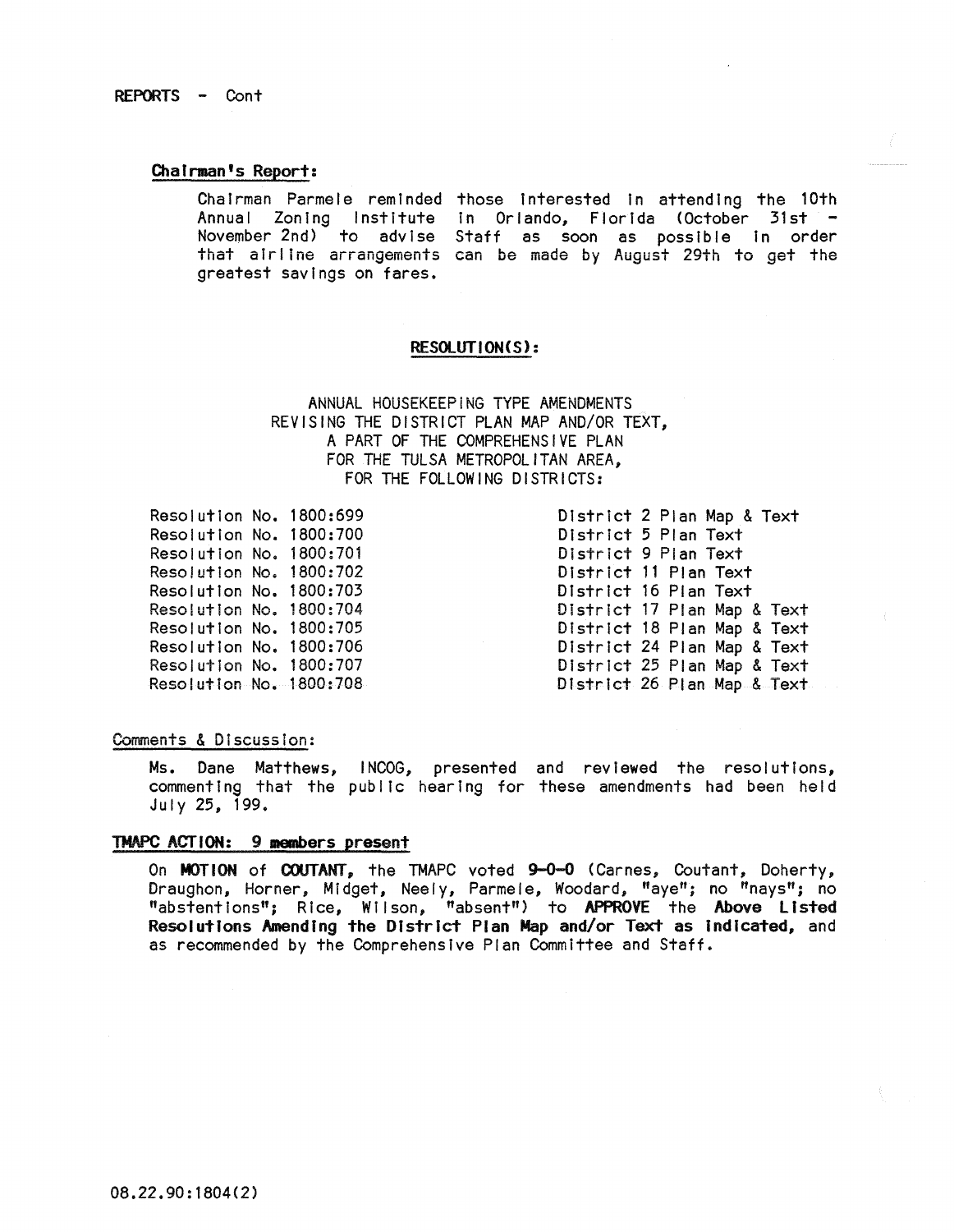#### **SUBDIVISIONS:**

#### **FINAL PlAT APPROVAl.. & RElEASE:**

## **Southern Oaks Estates II (2183)** East 106th Street & South Erie Ave. (RS-1)

#### Comments & DIscussion:

Mr. Don Blaser (4610 East 118th Street) stated concern about drainage and run-off from a creek in the area. Staff suggested he contact the Department of Stormwater Management (DSM) regarding concerns about run-off In this subdivision. Mr. Wilmoth also pointed out that a PFPI was required, and letters had been received from DSM approving the applicant's draInage plans.

## **TMAPC ACTION: 9 members present**

On MOTION of DOHERTY, the TMAPC voted 9-0-0 (Carnes, Coutant, Doherty, Draughon, Horner, Midget, Neely, Parmele, Woodard, "aye"; no "nays"; no "abstentions"; Rice, Wilson, "absent") to **APPROVE** the Final Plat of Southern Oaks Estates II and release same as having met all conditions of approval.

There being no further business, the Chairman declared the meeting adjourned at 1:43 p.m.

Date Approved Chairman

ATTEST $\mathscr{O}$ Secretary